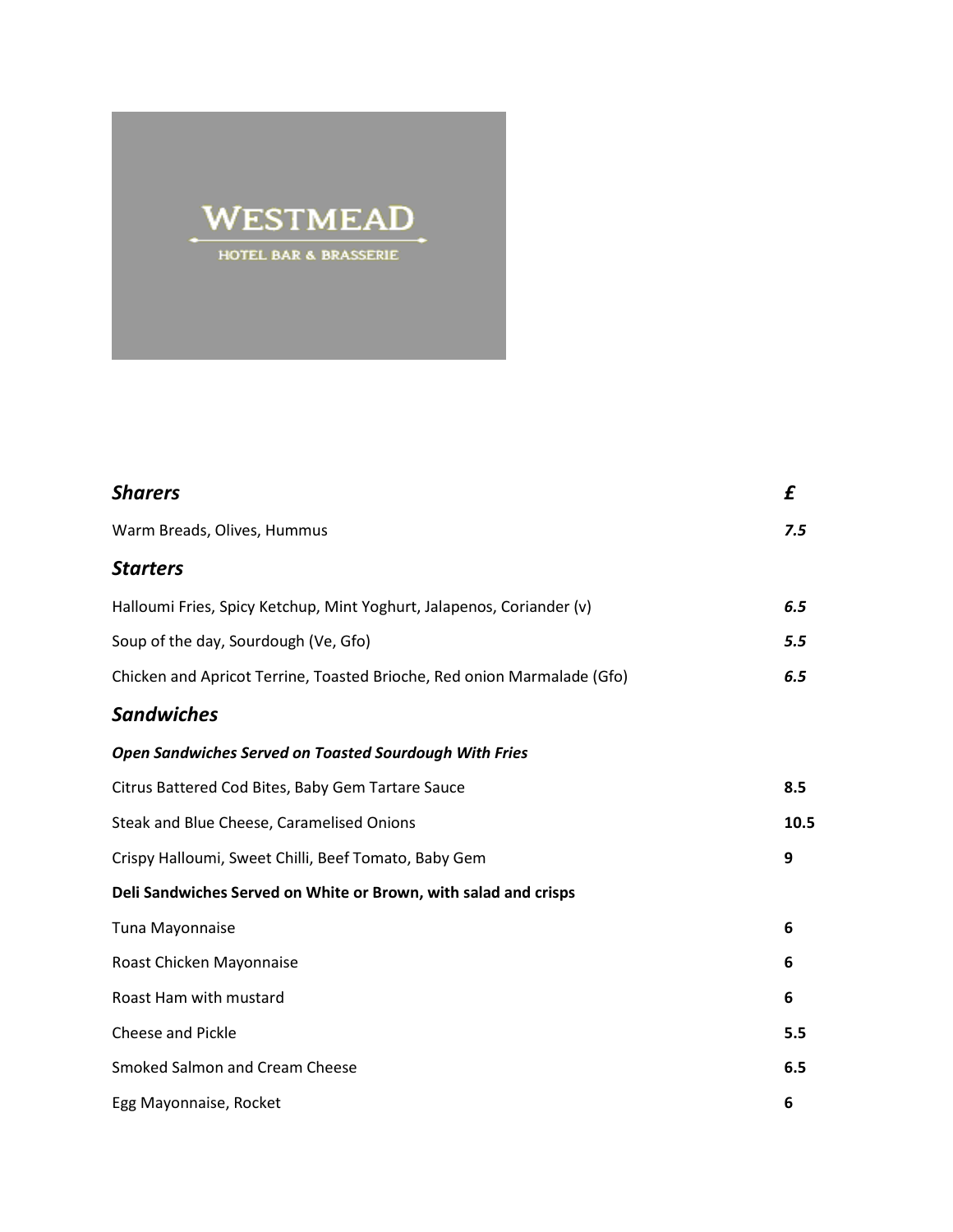## *From The Grill*

*All our meats are locally sourced from our butcher in Coventry. We only use the finest quality of cuts possible. Our burgers are made from the rib-eye of dairy cows, this provides us with the perfect balance between quality and sustainability.*

| The Westmead Burger, Smoked Streaky Bacon, Monterey Jack Cheese, Fries      |      |
|-----------------------------------------------------------------------------|------|
| Grilled Chicken Burger, Monterey Jack Cheese, Fries                         | 15   |
| <b>Add Halloumi £2</b>                                                      |      |
| 10oz Rump, Confit Tomato, Portobello Mushroom, Fries, Peppercorn Sauce      | 19.5 |
| <b>Classics</b>                                                             |      |
| Beer Battered Cod Fillet, Fries, Tartare Sauce, Mushy Peas                  | 15.5 |
| Beer Battered Cod Burger, Baby Gem, Tartare Sauce, Fries                    | 15   |
| Bacon Chop, Glazed Pineapple, Fried Egg, Fries                              | 15.5 |
| Sweet Potato, Chickpea and Coconut Curry, with Coconut Rice                 | 15   |
| Quinoa Chilli, Pitta Bread, Guacamole, Coriander                            | 15   |
| Pulled Beef Lasagne, Salsa Verde, House Salad, Garlic Ciabatta              | 17   |
| <b>Salads</b>                                                               |      |
| Grilled Chicken Caesar, Cos, Smoked Bacon, Croutons, Caesar Dressing        | 14   |
| Butternut Squash, Beetroot and Goats Cheese Salad                           | 13   |
| <b>Sides</b>                                                                |      |
| Fries                                                                       | 4    |
| <b>Onion Rings</b>                                                          | 4.5  |
| <b>Westmead Slaw</b>                                                        | 3    |
| <b>Spring Greens</b>                                                        | 4    |
| House Salad                                                                 | 3.5  |
| Sautéed New Potatoes                                                        | 4    |
| <b>Desserts</b>                                                             |      |
| Home Baked Chocolate Brownie, Chocolate sauce, Honeycomb, Vanilla Ice-Cream | 7    |
| Sticky Toffee, Salted Caramel, Banana Ice-Cream                             | 7    |
| Malted Milk and Irish Cream Torte, Coffee Ice-Cream                         | 6.5  |